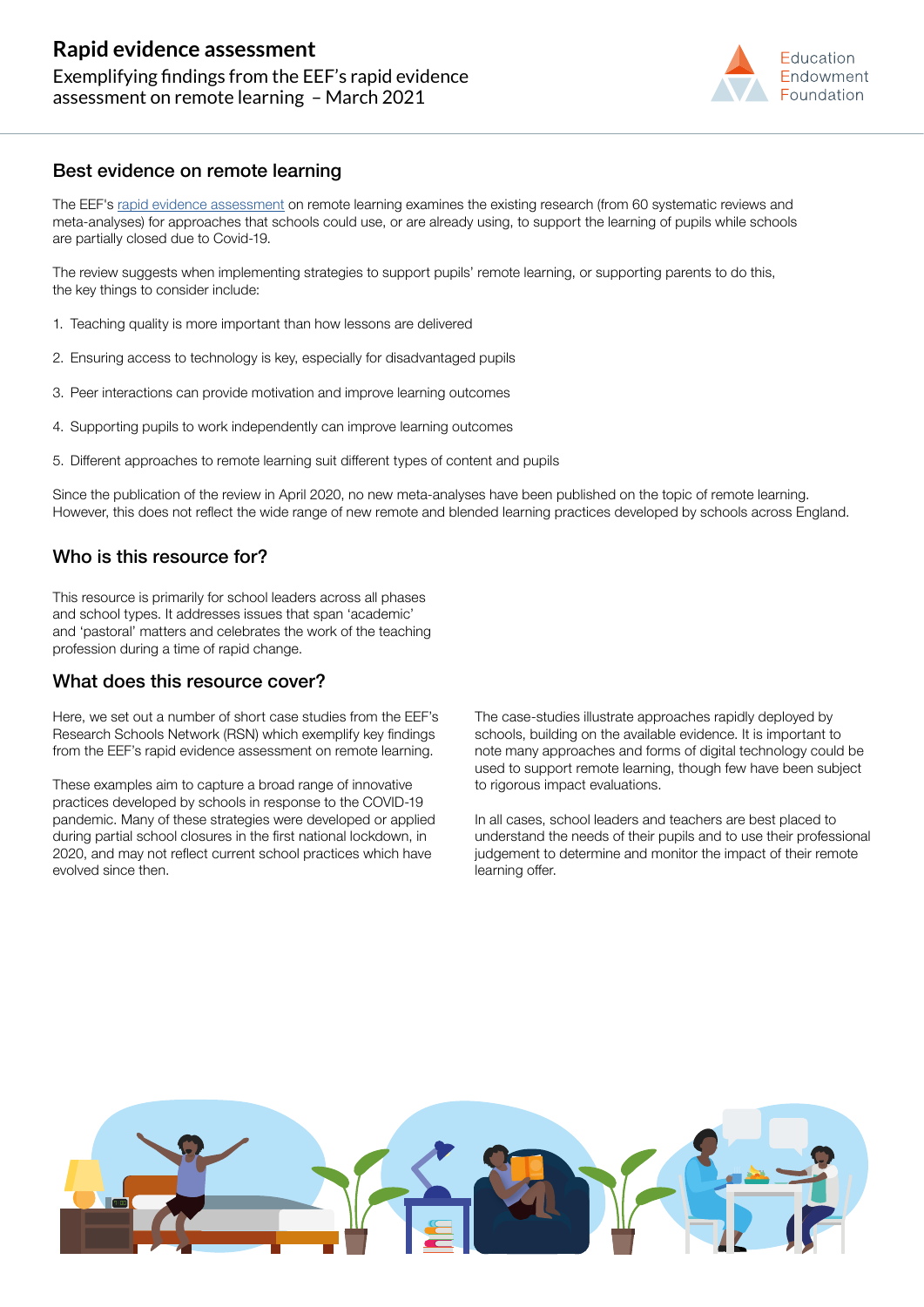# 1. Teaching quality is more important than how lessons are delivered



The first key finding from the review is to prioritise the quality of teaching. Ensuring elements of effective teaching, for example – clear explanations, scaffolding and feedback – is more important than how or when lessons are provided. The review finds no clear difference between teaching in real time ("synchronous teaching") and alternatives ("asynchronous teaching"). In short,

the evidence suggests that 'pedagogy trumps the medium' whether delivered in real time, pre-recorded or a mix of both.

For more discussion on this topic, see this [blog](https://educationendowmentfoundation.org.uk/news/eef-blog-live-teaching-and-pre-recorded-video-lessons/) from EEF's Content Specialist for Maths and current secondary school teacher, Simon Cox.

### **HISP Research School: Supporting high-quality 'live' teaching**

Steve Smith, Director of HISP Research School, highlights a number of approaches and routines to support high-quality remote teaching and learning. To date, remote learning at Thornden School, a mixed-secondary school in Hampshire, has involved daily online 'live' lessons though the Microsoft Teams platform. Most students at the school have access to computers at home and provision is offered to those who do not. Strategies include:

- 1. Planning the lesson using the home learning planning framework adapted from the EEF's metacognition and self-regulated learning guidance report, available [here](https://educationendowmentfoundation.org.uk/covid-19-resources/support-resources-for-schools/).
- 2.Starting the lesson with a slide 5 minutes (before lesson starts) setting out information to allow students to organise their workspace and remove distractions such as phones, and to reinforce expectations for use of microphones and the chat function.
- **3. Activating prior learning** by starting each lesson with a form of retrieval practice such as a short 5–10-minute quiz through Microsoft Forms. Other strategies include building a slide deck of key images from previous lessons and asking students to elaborate on them by typing into the chat function, reading aloud the responses, making corrections, and addressing any misconceptions.
- 4.Linking the lesson objective to previous lessons by using a slide to exemplify the 'learning journey so far.'
- 5.Teaching new concepts by utilising an electronic graphic board (with use of a laptop and electronic pen) to give 'live worked' examples with a focus on delivering clear, high-quality explanations. Explanations are followed by a learning check (quiz or discussion), and answers are discussed with a set of relevant images.
- 6.Assessment to check deeper understanding is delivered through one or two 'key application' questions per topic, answered 'open book'. Students can send a photo or electronic document of their work via email. This offers an opportunity to discuss the responses during the next lesson. Pupils are asked ahead of time if they're happy to share their work and are assured that this will either help to address a misconception or to highlight a good explanation.

Adapted from *'Reflecting on remote teaching: Exemplifying several strategies'* by Steve Smith, Director of HISP research School. The full blog is available [here](https://researchschool.org.uk/hisp/news/reflecting-on-remote-teaching)

#### **Norwich Research School: Strategies for remote formative assessment**

Roger Higgins, Director of Norwich Research School and Senior Leader at Notre Dame High School in Norwich, sets out suggestions for remote formative assessment to help check pupils' understanding during live and asynchronous teaching. Aiming to 'strike the right balance between the value and the cost' of using formative assessment, he suggests several approaches including:

| For live or "synchronous" teaching                                                                                          | For alternatives or "asynchronous" teaching                                                                                       |
|-----------------------------------------------------------------------------------------------------------------------------|-----------------------------------------------------------------------------------------------------------------------------------|
| <b>Cold calling</b> – asking pupils to unmute after a pause or calling<br>on pupils through the chat function               | <b>Online forms</b> – using bespoke online forms to capture<br>responses to questions from existing resources<br>e.g. exam papers |
| <b>Hinge questions</b> – using multiple choice questions using forms<br>or polling tools built into the video call platform | <b>Online forms</b> – using forms with auto-feedback built<br>in (this works best with multiple choice questions)                 |
| <b>Mini-whiteboards</b> – asking pupils to hold up their answers<br>to their video camera during the lesson                 | Using existing third-party assessment tools                                                                                       |

Adapted from *'The Hidden Lives of Remote Learners'* by Roger Higgins. The full blog is available [here](https://researchschool.org.uk/norwich/news/the-hidden-lives-of-remote-learners).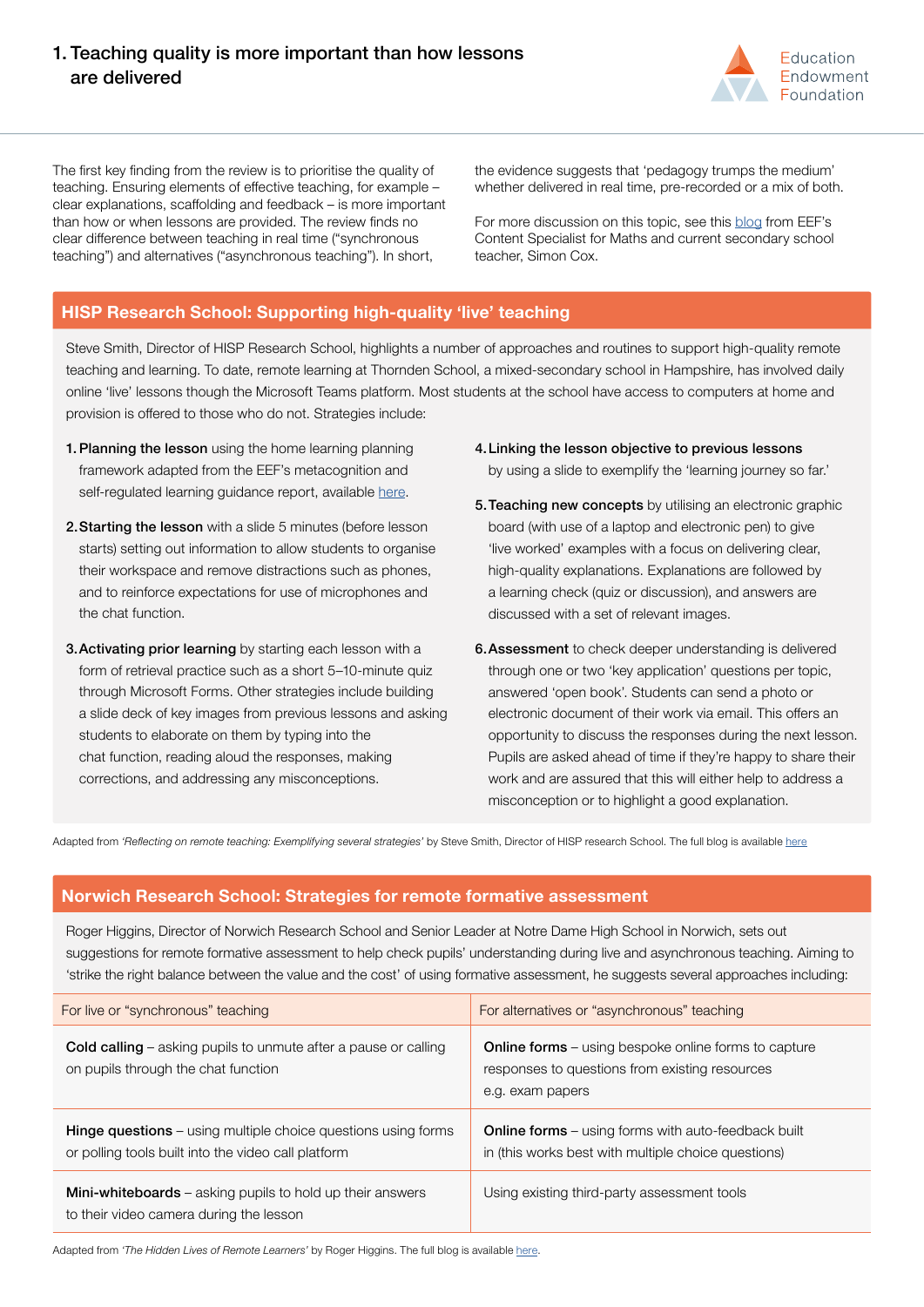# 2.Ensuring access to technology is key, especially for disadvantaged pupils



Many reviews underpinning the EEF's rapid evidence assessment identify a lack of technology as a barrier to successful remote instruction. It is important that support is provided to ensure that disadvantaged pupils – who are more likely to face these barriers – have access to technology.

School and parent surveys conducted by the Sutton Trust at the start of the second national lockdown in 2021 highlight the 'digital divide', with '35% of parents in households with

the lowest incomes reporting their children does not have access to a sufficient number of devices, compared with 11% in households with the highest income.' (Sutton Trust 2021). In response to this issue, the Department for Education pledged to deliver more than 1.3 million devices through its [online service](https://www.gov.uk/guidance/get-laptops-and-tablets-for-children-who-cannot-attend-school-due-to-coronavirus-covid-19), alongside a free offer of [internet access](https://get-help-with-tech.education.gov.uk/internet-access) for disadvantaged pupils if they do not have an internet connection.

# **Kyra Research School: Ensuring access to technology**

James Siddle, Director of Kyra Research School, and Karen Robinson, Assistant Headteacher of St Margaret's Church of England Primary School in Lincolnshire, outline their approach to ensuring access to technology for all pupils during the first national lockdown in 2020.

The school leaders initially found that whilst most pupils had access to technology, some pupils had no access to a device at all, and others were competing with siblings or parents to gain access. They also experienced issues with setting up families to use a platform such as Google Classroom.

To overcome these barriers to engagement, they used the following approaches:

- One senior member of staff was designated to directly liaise with parents and to set them up on online platforms. This was 'no small task' but was important in boosting the number of pupils accessing remote learning as it enabled school leaders to understand problems and made solutions easier to find.
- For around 11% of families, the lack of access to technology was prohibitive, and the school was able to source iPads to support home learning for these pupils.
- When access to certain platforms dwindled, school staff were careful to adapt their approach and began to use live storytelling sessions with follow up quizzes to improve engagement.
- By the end of the second week of lockdown, the school had around 70% of Key Stage 2 pupils engaged in regular live maths lessons with more accessing a range of work set via Google Classroom. By the end of May 2020, this figure had risen to almost 82% having daily lessons.
- Having supplied the necessary hardware, established Google Classroom and set a regular timetable for online support, the school was able to focus more on the quality of delivery to support.
- The school then moved to the next phase of remote learning, with focus on delivering targeted online interventions for small groups.

Adapted from *'Teacher Quality and Subject Focus through Remote Learning'* by James Siddle and Karen Robinson. The full blog is available [here](https://researchschool.org.uk/news/teacher-quality-and-subject-focus-through-remote-learning).

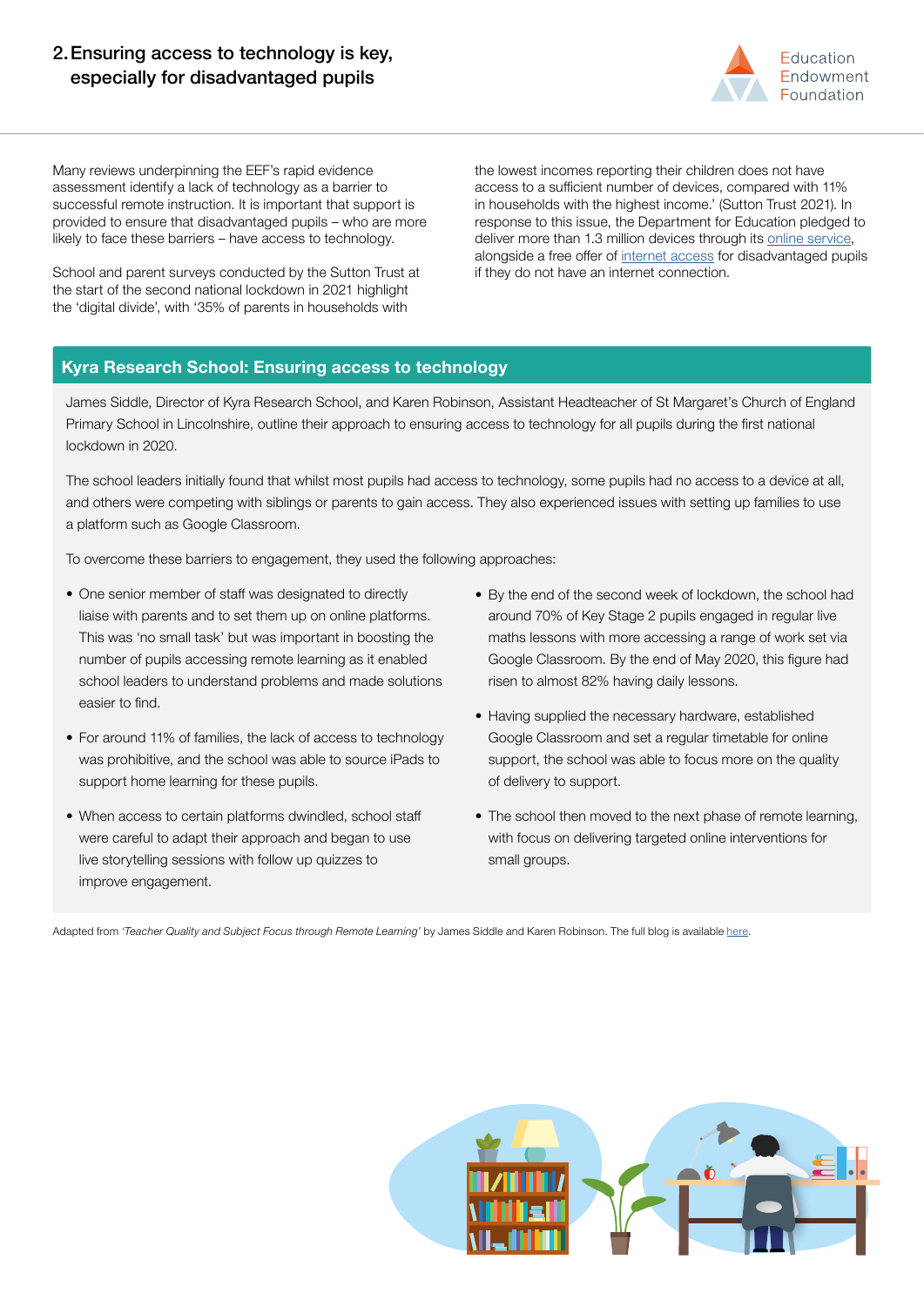

Several reviews highlight the importance of peer interaction during remote learning, as a way to motivate pupils and improve outcomes. The value of collaborative approaches was emphasised in many reviews, although notably many studies

involved older learners. The review suggests that different approaches to peer interaction are likely to be better suited to different age groups.

# **Rosendale primary school: promoting peer interaction**

Kate Atkins, Headteacher of Rosendale Primary School in West Dulwich, sets out a number of approaches used by teachers to promote peer interaction, with the aim of bringing strategies used in the classroom into remote learning.

In the Early Years, this included:

- Small group, live lessons to mirror the Kagan cooperative [learning approach](https://www.rosendale.cc/school-curriculum-2/our-pedagogy/) at Rosendale. These small group sessions use a "Round Robin" structure to offer opportunities for oral rehearsal with particular language structures ("If I were an animal, I would be a… because…") or counting skills.
- When practising number skills in live lessons, teachers calling out a number and asking the children to show that number by balancing on different numbers of points on the floor – for example, 1 elbow and 2 knees if the teacher calls out the number 3.
- Setting up a Live Lego Play Session so children can play together side by side. Some pupils told each other about their construction, while others chose to play quietly.
- Teachers sharing photos of children's home learning activities with the aim of replicating the interactive, idea exchanging environment of free play.

In Key Stages 1 and 2, approaches included:

- Teachers posing questions in their morning whole-class message and asking pupils to find the answer in time to explain during live lessons.
- Teachers using examples of pupils' work to support others to verbalise their metacognitive thinking – for example, sharing how a pupil has used language successfully in a piece of writing.
- During live teaching, teachers using Kagan structures "Take Off Touch Down" and "Find the Fiction" – for example, a teacher would say "Take off if you have a dog" and pupils could see who else is a dog owner.
- Teachers taking their year group on a virtual school trip to Antarctica which included a memory game, a pre-flight quiz to gain a visa and a scavenger hunt. This was used to support pupils' writing.

For all pupils, providing high quality instant feedback was essential. The school has utilised "Seesaw", a digital platform where teachers can post work and pupils can submit their responses, such as a piece of writing, a maths solution or a video or voice recording. Teachers then provide feedback on that work. In Early Years, teachers use audio comments on the pupils' work and have also sent out achievement certificates to boost motivation. Every piece of work submitted has received feedback and over 10,000 pieces of work have been posted each week. Teachers can also utilise the platform to post announcements for the whole class to see and comment on.

#### **Meols Cop Research School: Providing opportunities for remote peer interaction**

Beth Kearns, Head of Mathematics at Meols Cop High School in Southport, has considered ways of supporting peer interaction during live remote teaching. One effective way of achieving this has been using online 'mini whiteboard' software. Pupils are used to using whiteboards as a method of in-class formative assessment, and the online equivalent allows the teacher to view all pupils' responses individually while individual pupils can only see their own response. Due to an established positive and supportive classroom environment, the teacher can then share individual pupil responses as examples of particularly good reasoning or working with the whole class.

In addition, when pupils are working outside of a 'live' lesson, they use online questions which can be monitored by the teacher in real time. If it is clear that a small group of pupils need additional support, they are prompted by the teacher to join a small group live session in which the teacher can offer additional support and the pupils can ask questions of the teacher and each other in a supportive environment away from the main class.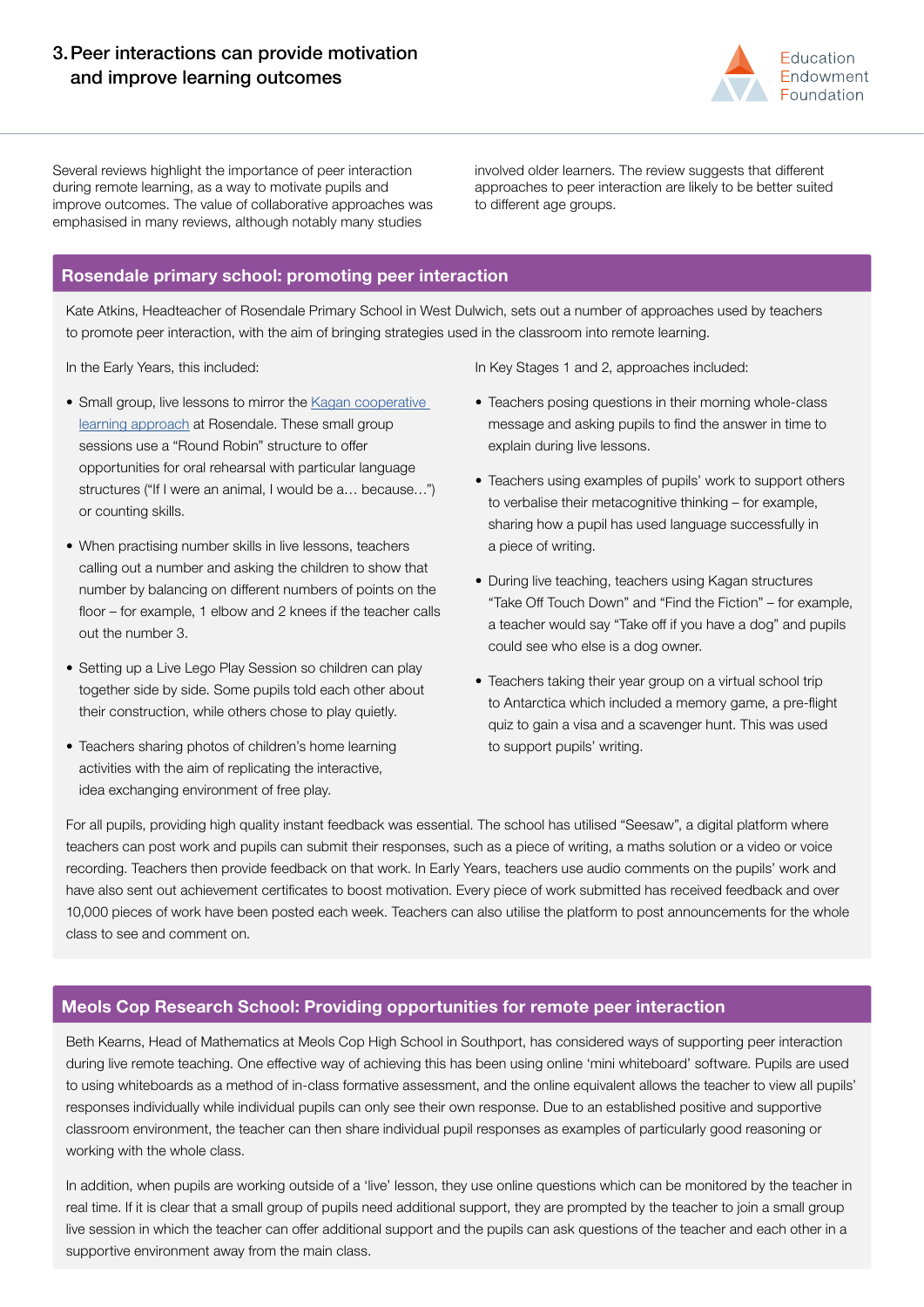# 4.Supporting pupils to work independently can improve learning outcomes



Multiple reviews identified the value of strategies that help pupils work independently with success. Wider evidence related to [metacognition and self-regulation](https://educationendowmentfoundation.org.uk/tools/guidance-reports/metacognition-and-self-regulated-learning/) suggests that disadvantaged pupils are likely to particularly benefit from explicit support to help them work independently, for example, by providing checklists or daily plans.

Supporting pupils from disadvantaged backgrounds to work independently is particularly important. Findings from the Sutton Trust's 2021 school and parent surveys suggest that 'schools

with a higher intake of pupils from disadvantaged backgrounds may receive limited parental support for learning at home compared to pupils in more affluent schools.' (Sutton Trust, 2021).

For further discussion on how schools can support their pupils to develop effective routines and learning habits during partial school closures, see this [blog](https://educationendowmentfoundation.org.uk/news/eef-blog-new-year-new-lockdown-a-renewed-challenge/) by the EEF's Content Specialist for Learning Behaviours and current secondary school SENCo, Kirsten Mould.

#### **The Greetland Academy: Supporting pupils to work independently**

Helen Crowther, Principal of the Greetland Academy, a primary school in Halifax, outlines their whole school strategy for supporting independent learning, with an emphasis on metacognition and the 'Plan B' approach.

Key challenges:

- During March 2020 to the end of the summer term 2020, whilst 92% of pupils were successfully using the chosen learning platform, younger children and pupils with SEND were reliant on parental support in order to do so. Teachers raised concerned about the potential risk of these pupils losing independence.
- In September 2020, staff wanted to make sure that any future remote learning addressed this issue and supported pupils to plan and monitor their own learning as much as possible.

Approaches to supporting independent learning included:

- **1. Teacher modelling:** Asynchronous recordings with clear teacher modelling of strategies related to the learning were used. This allowed for multiple viewings, which in turn helped pupils to manage cognitive load where the content or the strategy was new.
- 2. Activating prior learning: Teachers delivered live input at the start of each day in which they contextualised the learning and supported the activation of prior knowledge.
- 3. Promoting metacognition: Teachers built on the metacognitive strategies used in face-to-face teaching. It was particularly important to reinforce monitoring strategies that pupils could employ when they found work challenging. The school promoted the use of the 'Plan B' strategy when pupils got stuck, which stands for 'Brain, Books/ Board and Boss.'
	- Brain: Pupils were encouraged to consider *'What do I already know about this? Have I done anything like this before?'* The learning platform enables children to review their previous work (and to look back at teaching videos and resources to scaffold their learning) in the same way that in class, children look back at the work in their books to support their learning. For example – in English, work across the week builds up to a written outcome and may feature prior work on improving vocabulary. The children can then look back at this later in the week to use to support their writing.
	- Books/board: Pupils were encouraged to consider *'What scaffolds/strategies do I have to help me do this?'* In the classroom, this refers to the prompts and "aid memoires" on the working wall alongside the concrete resources (such as word mats for English or tens frame in maths) that the children can use to support their learning.

Online provision mirrors this, with children being given access to resources that can scaffold their learning, such as a place value grid in maths.

- Finally, Boss: *'I need to ask for help, what am I finding hard?'* Two-way feedback between the teacher and child was facilitated through the remote education offer. For example, writing conferences, which the school carried out with children to support the redrafting process within the writing cycle, continued throughout the lockdown period.
- Through the "Seesaw" digital platform, children could message their teacher for support who would then provide feedback in written, audio and video format. Feedback was recorded, and written feedback acknowledged the process of learning, as well as the product.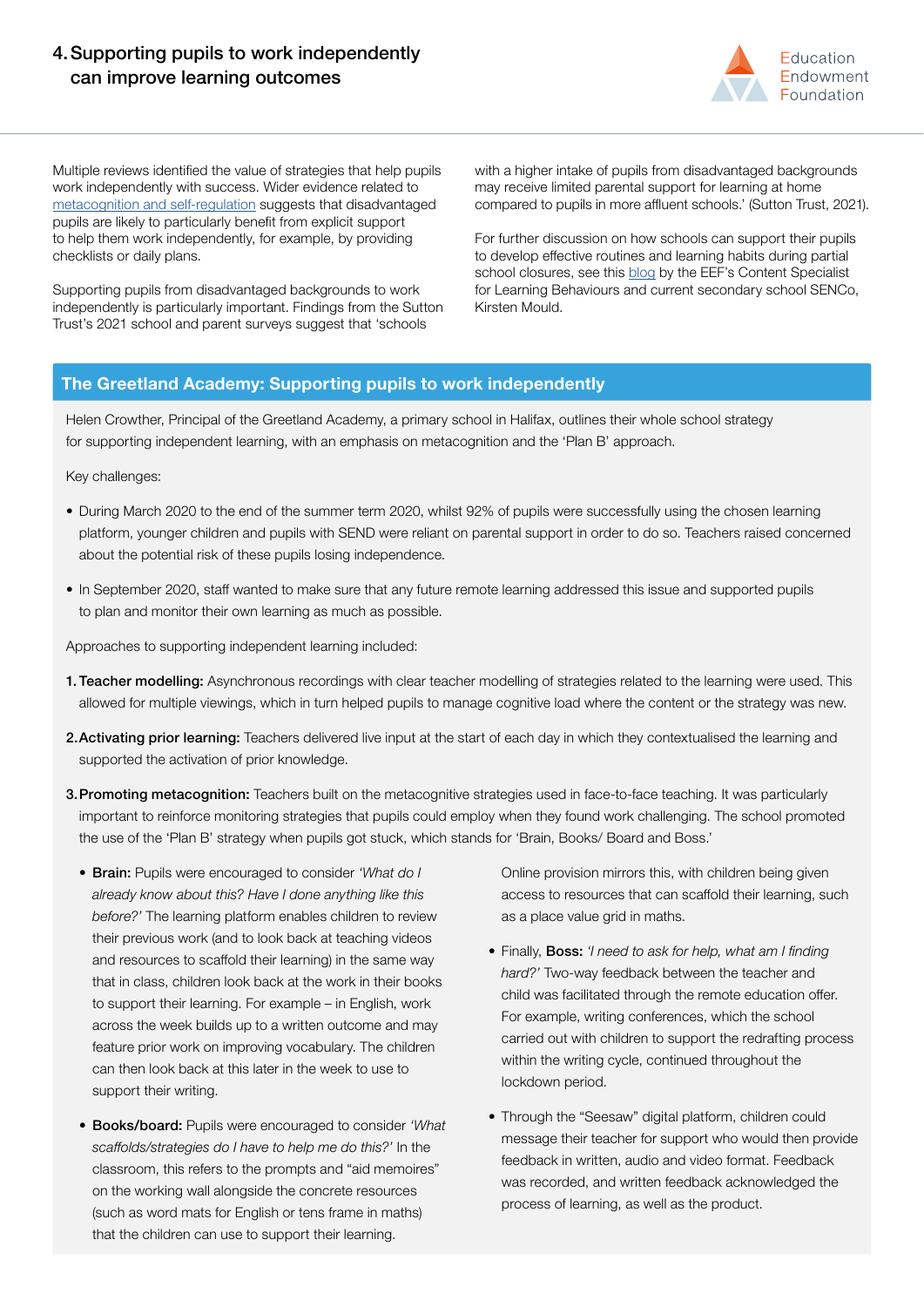

## **Views from the Research Schools Network: Supporting pupils with SEND to form good habits and study routines**

Kirsten Mould, the EEF's Content Specialist for Learning Behaviours and current SENCo, sets out an overview of a discussion with SENCos from the Research Schools Network during the first national lockdown in 2020. The purpose of the meeting was to share the recent EEF guidance report, [Special Educational Needs in Mainstream Schools](https://educationendowmentfoundation.org.uk/tools/guidance-reports/special-educational-needs-disabilities/), and to exemplify practice across different school types and phases, with the aim of amplifying voices from the classroom.

The group discussed ways they were supporting pupils with SEND in line with the best available evidence on remote learning. With emphasis on local context and professional judgement, and based on knowledge of families and pupil voice, the group discussed two key questions, summarised below:

#### 1. How can we support our pupils to form new, positive habits at home?

To support forming good habits, we want to help our pupils and their families to plan and protect regular times for home learning. Having one place in the house where there is space and basic equipment to learn and removing distractions were explicitly encouraged through lesson introductions.

Teaching assistants (TAs) took on the role of link adult in many schools. They provided a central point of contact to answer learning questions and encourage routines at home. At the start of the first national lockdown, we used scripts to support conversations on habits with action on delivering equipment to homes as required.

#### 2.How can we help pupils create a study routine?

We know that identifying a specific and regular time to start work is helpful. Agreeing a way to show/share work when it is done – with a parent or uploaded to their teacher – is also a good routine. Some pupils needed more support with this than others, including some pupils with SEND. Sharing checklists, setting up scripted conversations, modelling with short videos and email buddy systems, helped to scaffold and model these routines. TA teams sent out packages of quarantined reading books and led one-to-one reading with EAL pupils and those with SEND to ensure reading remained a priority in routines at home. Weekly checkins with teachers and TAs and daily tutor time has shown increased engagement in learning and increased submission of work. We can also know that our pupils are well and safe.

Adapted from EEF blogs by Kirsten Mould: *['New Year, new lockdown – a renewed challenge'](https://educationendowmentfoundation.org.uk/news/eef-blog-new-year-new-lockdown-a-renewed-challenge/)* and *'[Three crucial questions for schools wanting to support the impact](https://educationendowmentfoundation.org.uk/news/eef-blog-lets-talk-about-the-impact-of-teaching-assistants/)  [of teaching assistants'](https://educationendowmentfoundation.org.uk/news/eef-blog-lets-talk-about-the-impact-of-teaching-assistants/)*.